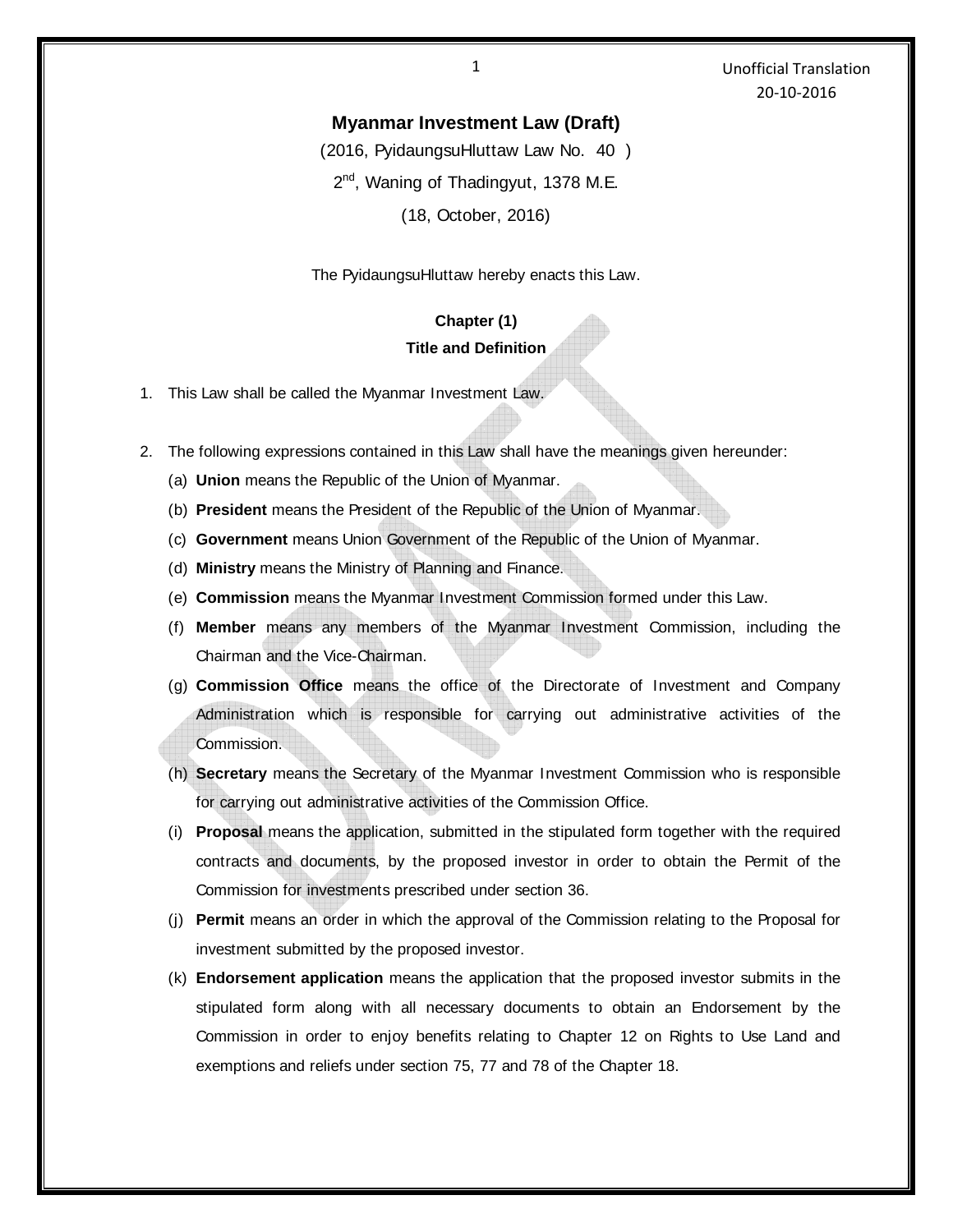- (l) **Endorsement** means an order given by the Commission relating to the Endorsement application submitted by the proposed investor.
- (m) **Citizen means** for the purposes of this law, citizen, associate citizen or naturalized citizen. This expression includes enterprise composed only with citizens.
- (n) **Myanmar Citizen Investor** means a Citizen who invests within the Union. This expression includes Myanmar companies, branch offices, and other enterprises established and registered in accordance with the Myanmar Companies Act.
- (o) **Foreign investor** means a person who invests within the Union and is not a citizen. This expression includes foreign companies, branch offices and other enterprises established in accordance with the Myanmar Companies Act and enterprises formed in accordance with the laws of any other country.
- (p) **Investor** means a Myanmar Citizen investor, or foreign investor, investing in accordance with the Law within the Union.
- (q) **Investment** means any assets owned or controlled by the investor in accordance with this law. It shall also include investments described under section 40.
- (r) **Direct investment** means an investment where the investor have the right to control or influence or manage, of such assets which are invested by the investor within the Union in accordance with the law.
- (s) **Foreign investment** means any direct investment made by a foreign investor within the Union.
- (t) **Enterprise** means
	- (i) Any legal entity constituted or established in accordance with the applicable laws including company, trust, partnership, sole proprietorship, joint venture, business association or similar organisations.
	- (ii) A branch office of such legal entity established in accordance with the applicable laws.
- (u) **Freely Usable Currency** means a currency of a member of the International Monetary Fund (IMF) which is widely used to make payments for international transactions and widely traded in the principal exchange market as defined by Article 30(f) of the IMF Articles of Agreement and any amendments thereto.
- (v) **Exemption and relief** means the exemptions and reliefs from income tax, customs duty and other internal taxes that can be scrutinized and granted by the Commission based on an investor's application for investment has obtained a Permit or an Endorsement from the Commission in accordance with this Law.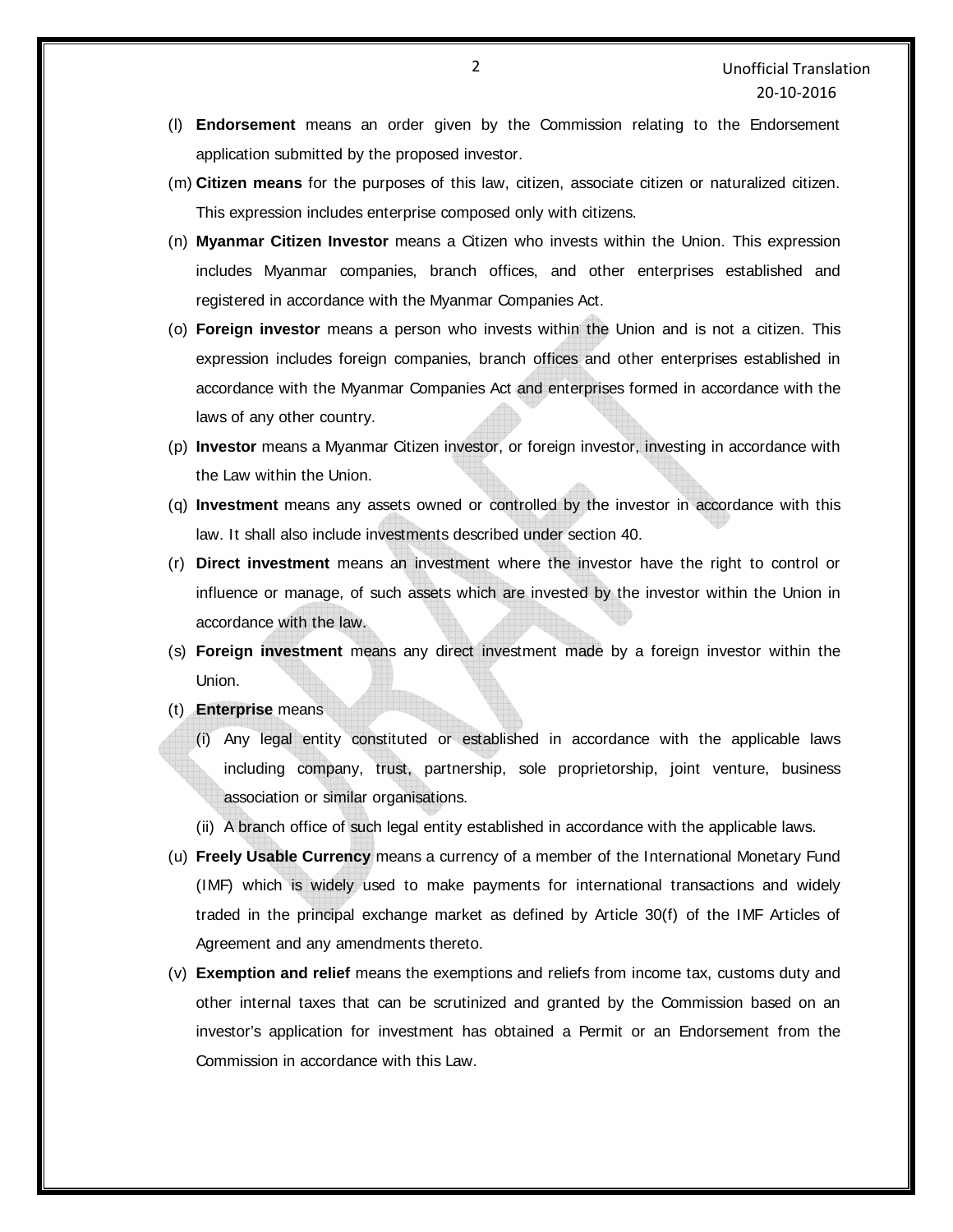(w) **Measures** mean laws, rules, regulations, procedures, decisions and administrative actions adopted or maintained by governmental bodies, governmental organizations or nongovernmental organizations authorized by the government.

# **Chapter (2) Objective**

- 3. The objectives of this Law are as follows:
	- (a) To develop responsible investment businesses which do not cause harm to the natural environment and the society for the benefit of the Union and its citizens;
	- (b) To protect the investors and their investments in accordance with the law;
	- (c) To create job opportunities for the people;
	- (d) To develop human resources;
	- (e) To develop high functioning production, service, and trading sectors.
	- (f) To develop technology and the agriculture, livestock and industrial sectors;
	- (g) To develop various professional fields including infrastructure across the Union;
	- (h) To enable the citizens to be able to work alongside with the international community; and
	- (i) To develop businesses and investments that meet international standards.

### **Chapter (3)**

#### **Scope of the Law**

- 4. This Law shall be applied to any existing or new investments within the Union on the date of entry into force of this Law. However, this Law shall not be applied to any investment disputes in existence or any permitted investment which suspends their business operation before the date of entry into force of this law.
- *5.* This Law shall be applied to any Investment-related Measures adopted or maintained by government departments and governmental organizations except any measures under the provisions of Chapter (21) (Exceptions) and (22) (Security Exceptions) of this Law.

#### **Chapter (4)**

#### **Formation of the Commission**

- 6. The Commission shall be formed as follows:
	- (a) A chairman, nominated from members of the Government by the President and appointed by the Government;
	- (b) A vice-chairman appointed by the Government;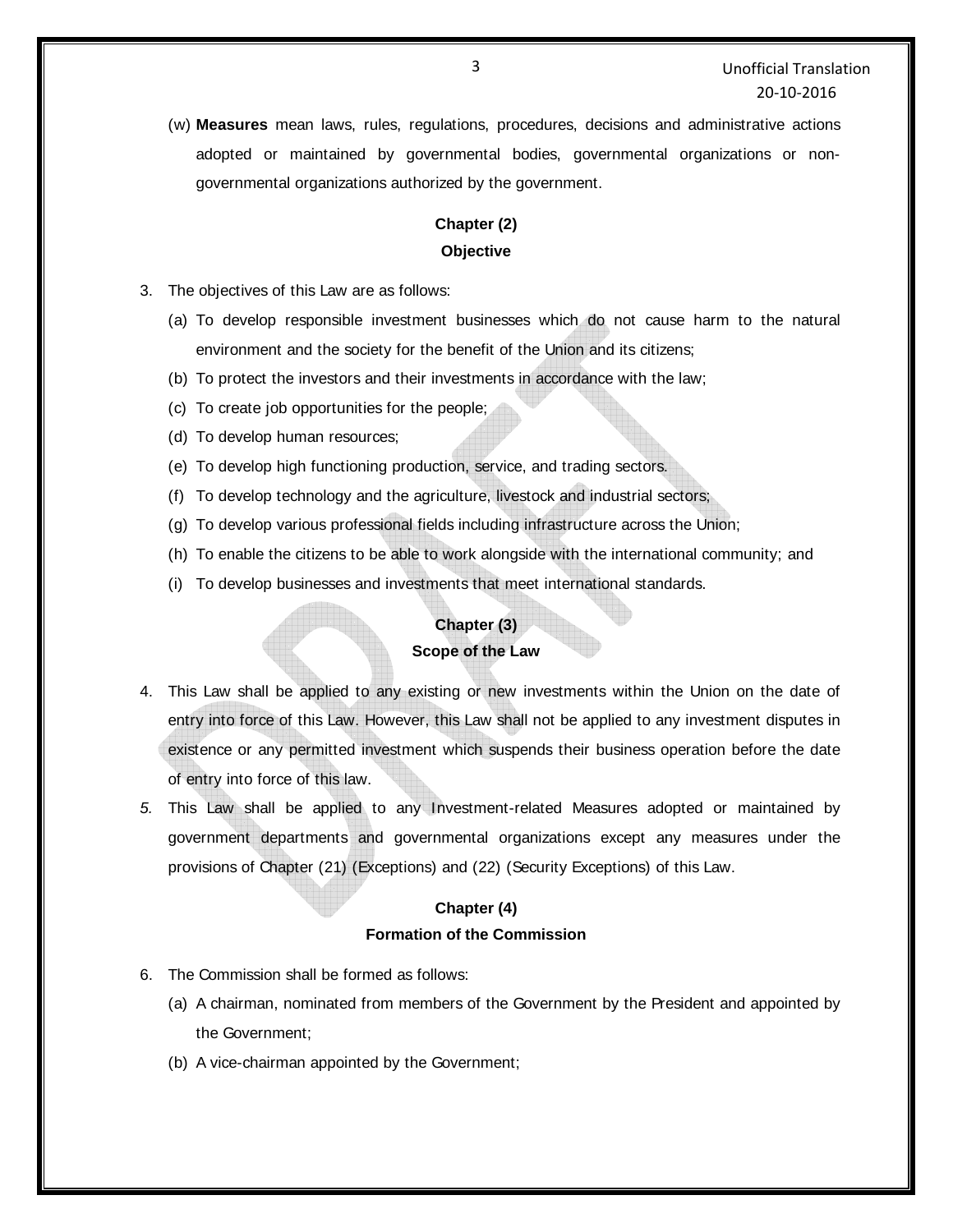- (c) Suitable persons from Union Ministries, governmental departments, governmental organizations, experts from the private sector, professionals and suitable dignified persons, may be appointed as members by the Government; and
- (d) A Secretary who is the head of the Commission Office by designation.
- 7. The Government shall form the Myanmar Investment Commission with at least nine members or more in odd number, including the Secretary, in accordance with the provisions under section 6.
- 8. Commission members who are not civil service personnel shall have the right to enjoy gratuity and allowances as determined by the Ministry.
- 9. The tenure of all Commission members, except the Secretary, is the same as the tenure of each Government. Being civil service personnel, the Secretary shall follow the Civil Servant Law.
- 10. The members of the Commission shall not serve for more than two consecutive tenures.
- 11. The Government must reconstitute the Commission within two months from the date of assuming office.
- 12. The head of the Commission Office shall serve as the Secretary of the Commission and shall fulfill duties assigned by the Commission.
- 13. The Commission Chairman may separately assign any duty of the Commission to any staff of the Commission Office by issuing an assignment letter. In case of such assignment, the assigned person shall undertake only the duty described in the assignment letter. The letter may be repealed any time in writing.

### **Chapter (5)**

#### **Resignation, Dismissal from the Commission and Appointment for Vacancy**

- 14. If the Commission Chairman desires to resign from his position voluntarily during his tenure, he may resign with the approval of the President by submitting a resignation letter to the Union Government.
- 15. If a member of the Commission, except the Commission Chairman, desires to resign from his position, he may request through Commission Chairman and resign with the approval of the Government.
- 16. The Government may dismiss a member of the Commission in one of the following events:
	- (a) Health deficiency to the extent that the member is no longer able to continue to undertake his/her duties according to the diagnosis of the medical team stipulated by law;
	- (b) In case of death;
	- (c) Penalty by a court due to a criminal offence;
	- (d) Being declared as insolvent by a court; or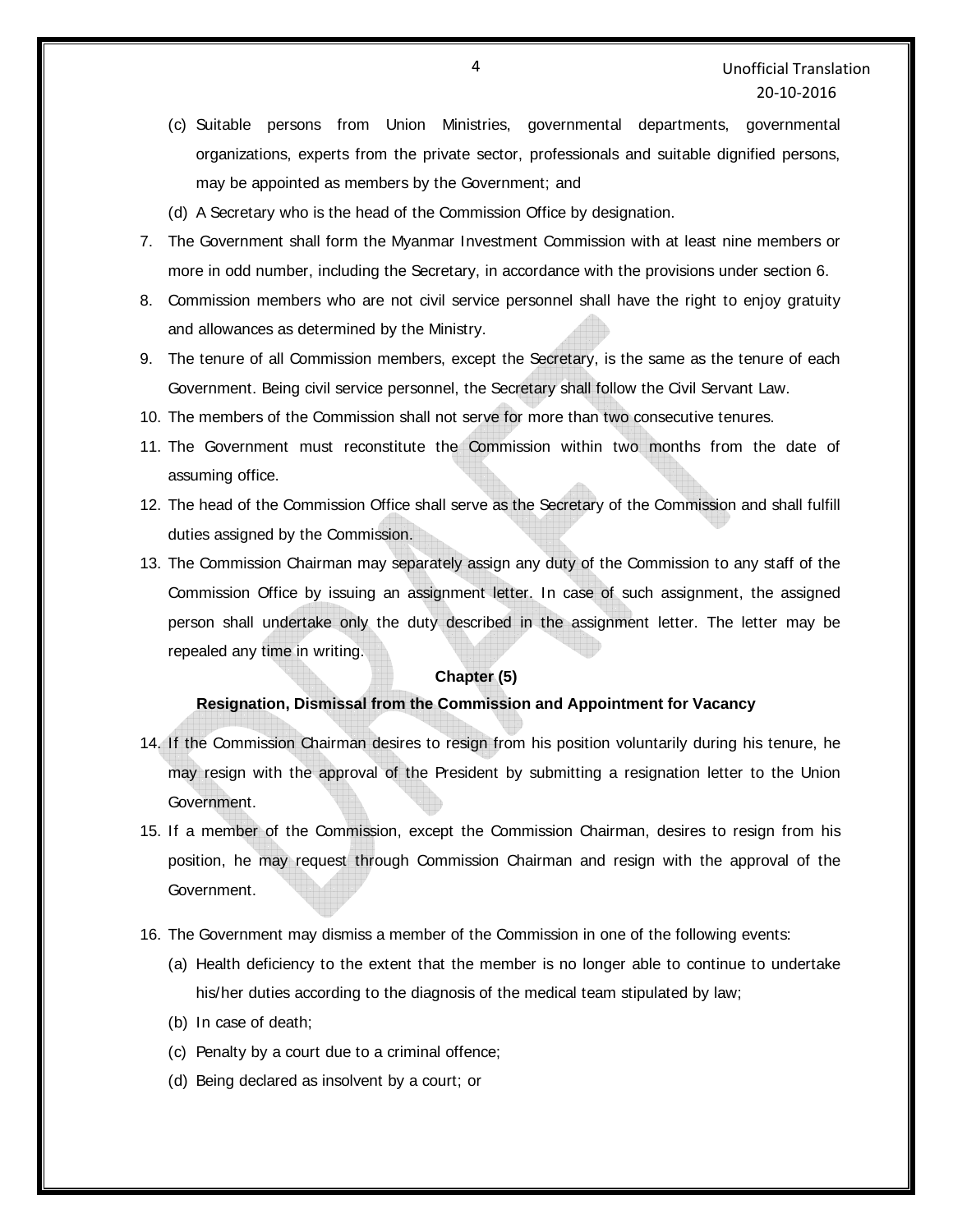- (e) Failure to properly perform his/her duties.
- 17. The Government:
	- (a) Shall appoint a new member in accordance with the provisions of this Law and its rules if a vacancy arises among the Commission members due to resignation, dismissal, death, or any other reason; and
	- (b) If the vacant position is the position of the Commission Chairman, may temporarily appoint the Vice-Chairman or a member of the Commission to carry out the functions of the Chairman position before appointing a new chairman.
- 18. The Commission members must serve their duties until new Commission members are appointed, except in the event of resignation or dismissal from their positions.
- 19. Notwithstanding the tenure under section 9, the tenure of the Chairman, the Vice-Chairman and the Commission members who are appointed for vacant positions under section 17 shall be for the remaining tenure of the respective Commission members who they substituted.
- 20. The Secretary is responsible for the Commission's daily operations, and administration and management functions related to various matters of the Commission.
- 21. If a Commission member has a direct or indirect interest in a proposal submitted to the Commission, such interest must be expressly declared. Such declaration must be recorded in the meeting minutes of the Commission and such member shall not participate in any right to make decision, activities and discussions of the Commission concerning the proposal.
- 22. If a Commission member has a direct or indirect interest in the Endorsement Application submitted to the Commission, such interest must be expressly declared. Such declaration must be recorded in the Commission Office and such member shall not participate in any procedures of the Commission Office concerning that Endorsement Application.

### **Chapter (6) Duties and Powers of the Commission**

- 23. The Commission has the right to freely exercise its rights in accordance with the provisions of this Law.
- 24. The duties of the Commission are as follows:
	- (a) Carrying out the investment promotion activities of the Union;
	- (b) Performing as the department primarily responsible for coordinating with investors and those who are interested to invest;
	- (c) Providing investment facilitation to investors and their investments;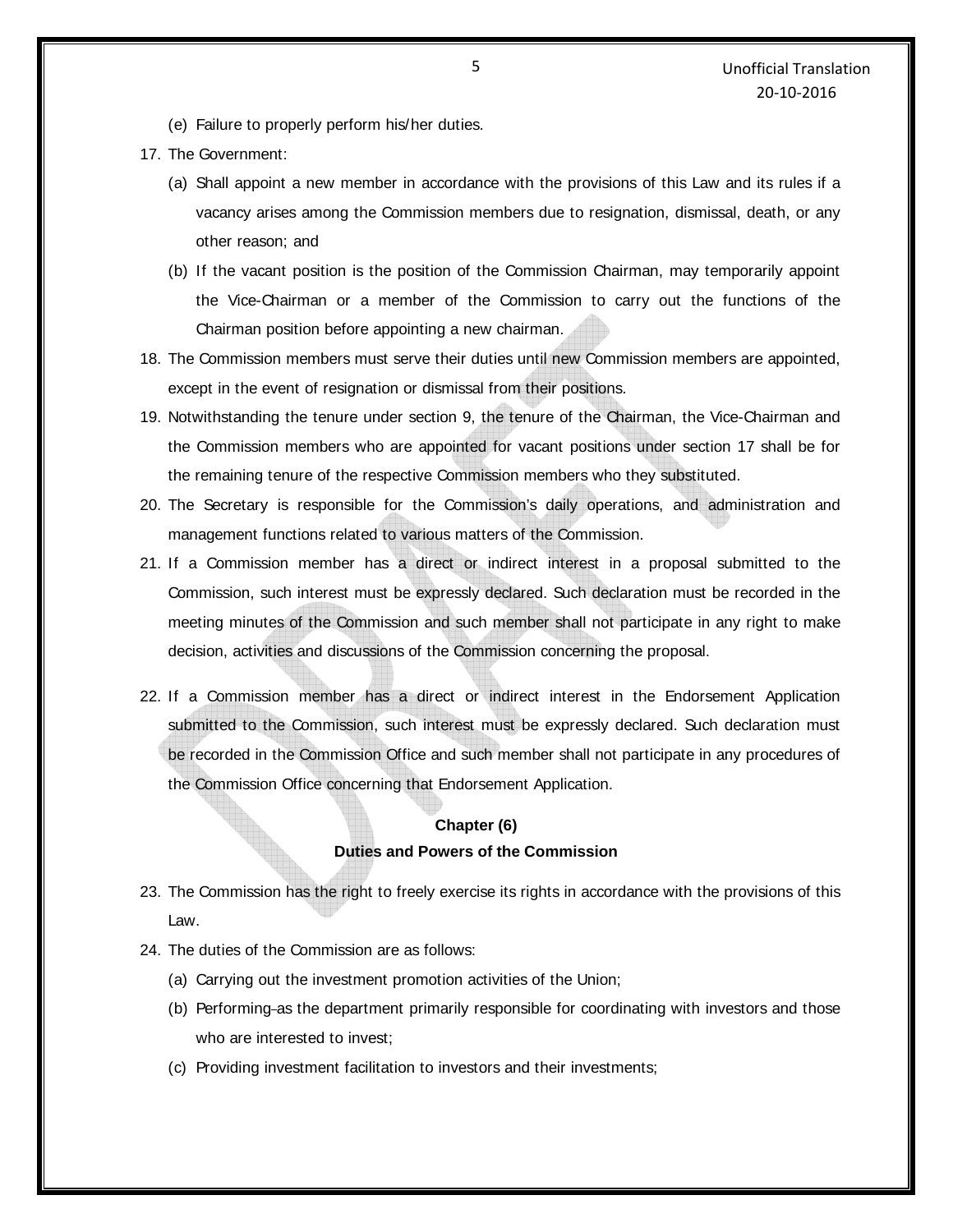- (d) Advising investment policies to the Union Ministries, Region and State Governments in adopting and implementing economic objectives for the development of responsible and accountable businesses;
- (e) Issuing policy guidelines and directives for the staffs of the Commission Office;
- (f) Reporting the activities and functions of the Commission to the President and the Government once every three months;
- (g) Reporting the status of completion and progress of the business activities approved by the Commission annually to the PyidaungsuHluttaw via the Union Government;
- (h) Coordinating with the Naypyidaw council, Region and State Governments, and allocating authority for investments that the Government may approve according to the type of business or the condition of natural resources or employment opportunities for the economic development of the regions and states including Union Territories;
- (i) Submitting advice to the Government in order to facilitate and encourage local and foreign investments;
- (j) Taking action in accordance with applicable laws, procedures and regulations, if the investors finds that the actions such as retaining in possession, conversion or concealing have been made in relation to natural resources or antiques;
- (k) Scrutinizing whether or not the investor carries out its investment business in compliance with rules, regulations, notifications, orders, directives and procedures imposed under this Law, and provisions contained in contracts, and if not, ensuring the investor abides with such matters, and taking action in accordance with applicable laws against businesses that do not abide with such matters;
- (l) Reviewing exemptions, reliefs and restricted investment activities and reporting thereon to the Government.
- (m) Performing duties assigned by the Government from time to time.
- 25. In implementing its functions, the powers of the Commission are as follows:
	- (a) Issuing necessary notifications with the approval of the Government prescribing the sectors which are promoted , restricted or prohibited;
	- (b) With the approval of the Government, prescribing the types of Investment activities that are strategic for the Union, capital intensive investment projects and projects which potentially have a large impact on the environment and the local community;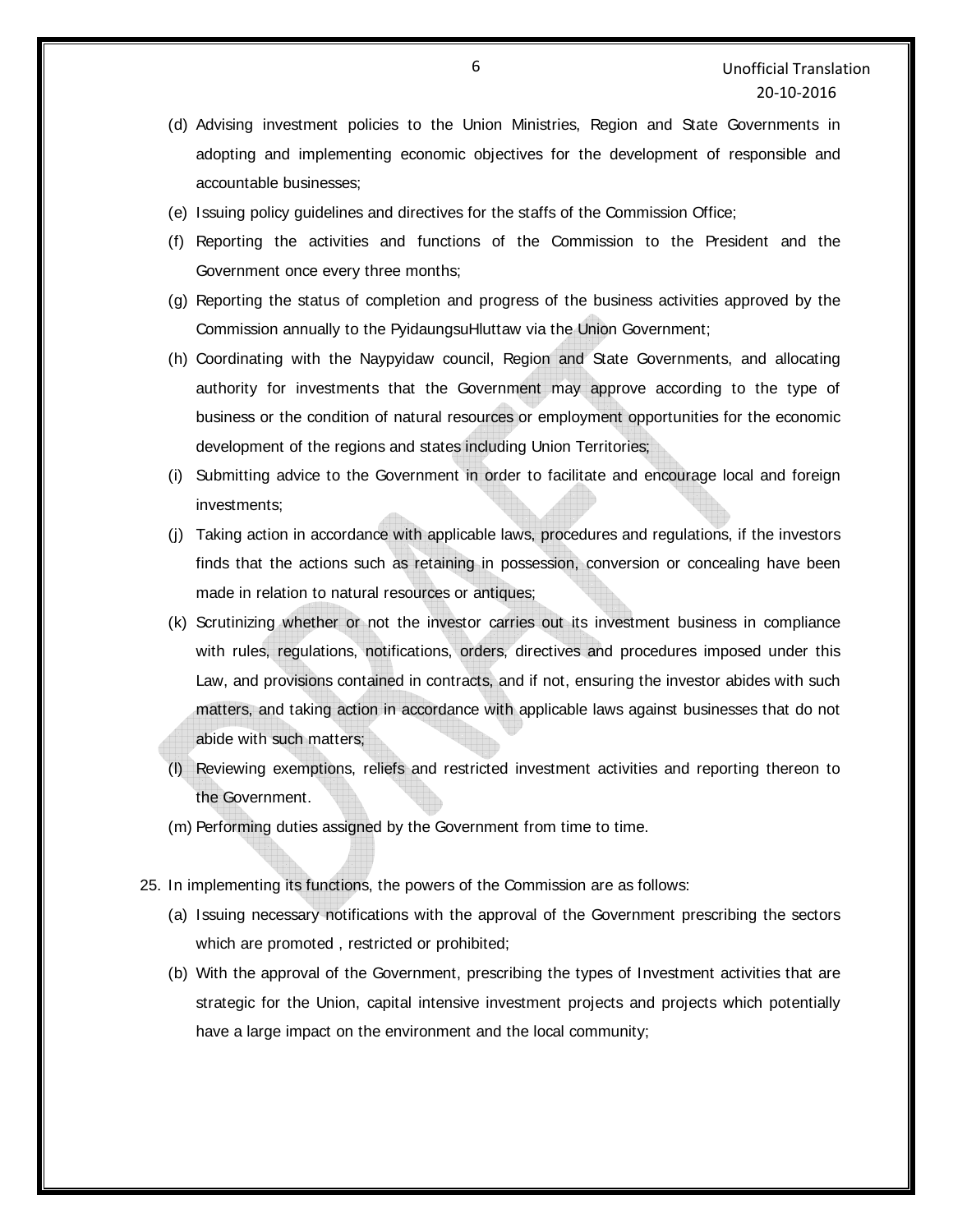- (c) When an investor submits a Proposal to the Commission, issuing the Permit to the investor if the Proposal is beneficial to the interests of the Union and in accordance with any applicable law, and refusing the Proposal, if the proposal does not meet such conditions;
- (d) When an investor submits an Endorsement application completely to the Commission, conducting the necessary scrutiny, and if the Endorsement application is not contrary to any applicable law, issuing the Endorsement to the investor;
- (e) Approving or refusing after scrutiny when the investor applies for an extension or amendment of the term of the Permit or Endorsement;
- (f) Requesting, if necessary, the investor to submit documents or evidence relating to its investment;
- (g) Managing to take action in accordance with applicable law if sufficient evidence is found that the investor misrepresent the documents to the Commission to obtain Permit or Endorsement and the investor does not comply with terms and conditions of Permit or Endorsement;
- (h) Scrutinizing and granting exemptions and reliefs when the investor applies for them in accordance with the provisions of this Law;
- (i) Prescribing types of investment activities which may not receive tax exemptions or reliefs or both with the agreement of the Government;
- (j) Requesting and obtaining assistance and information relevant to the duties of the Commission from governmental bodies, governmental organizations and other necessary organizations including investor in order to perform the duties of the Commission in accordance with this Law;
- (k) Undertaking necessary measures in order to successfully implement the stipulations of this Law;
- (l) Scrutinizing and approving appropriate construction or preparation periods depending on the type of investment;
- (m) Scrutinizing and approving the exemptions and reliefs relating to the temporary importation of machineries and equipments from abroad in accordance with temporary importation procedures issued by the Customs Department after consultation with relevant ministries; and
- (n) In the effective implementation of this Law, establishing and managing a system that can carry out activities such as systematically scrutinizing disputes, identifying the causes for disputes, responding, inquiring and settling the losses before matters reach to the stage of dispute resolution;
- 26. The Commission may prescribe and collect other service fees including registration fees.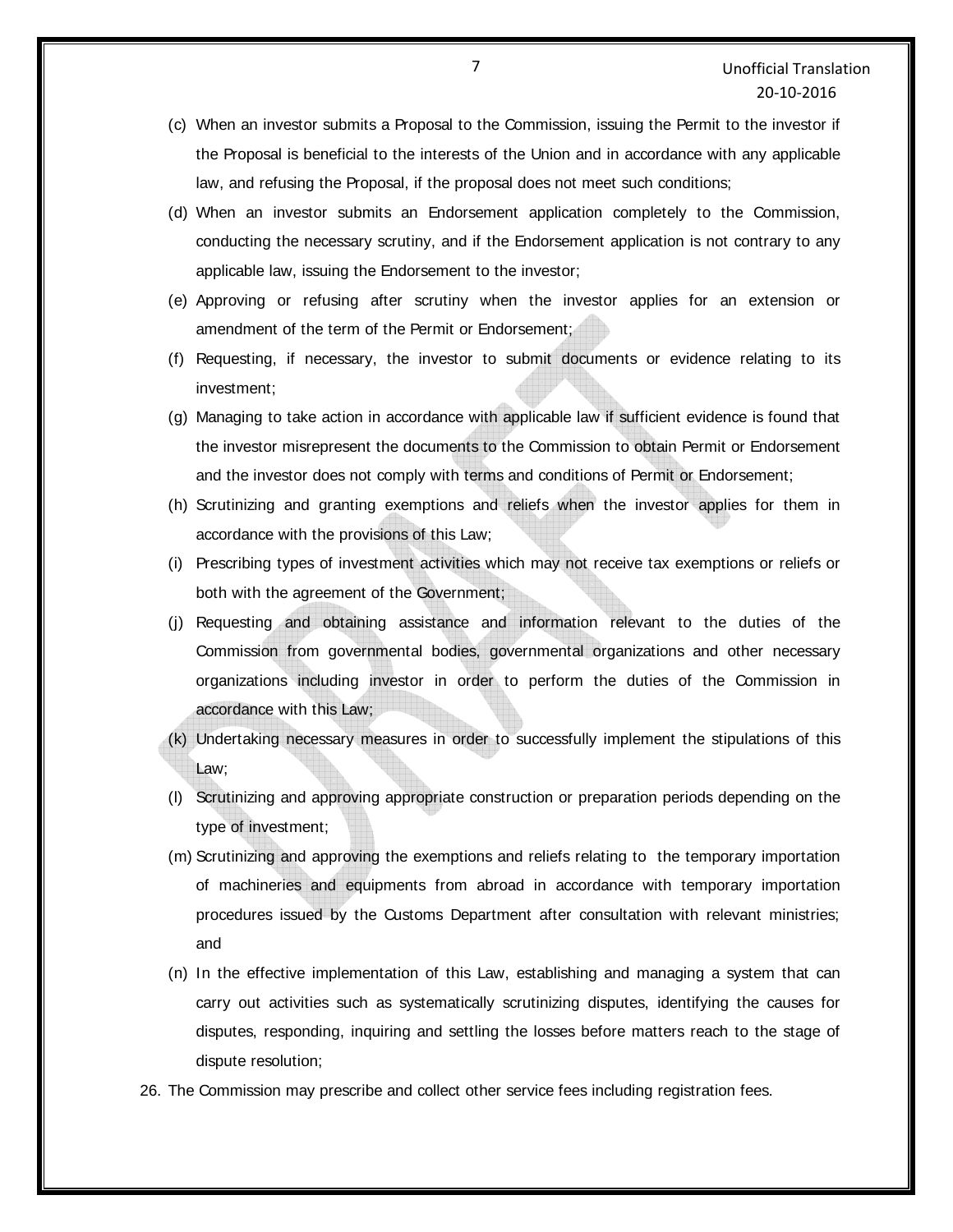- 27. The Commission may, in carrying out its duties, form committees and bodies as necessary.
- 28. The Commission may, in implementing its duties, open branch offices of the Commission locally or overseas with the approval of the Government as necessary.

## **Chapter (7) Convening the Meeting**

- 29. Meetings shall be convened as follows:
	- (a) Convening the Commission's regular meetings at least once a month and
	- (b) Convening ad-hoc meetings as necessary.
- 30. The Commission Chairman shall act as the chairman of the meetings. The Vice-Chairman shall act as the chairman of the meeting when the Chairman is not available.
- 31. A quorum for a Commission meeting shall be constituted by the attendance of more than fifty percent of the Commission members, including the Commission Chairman or the Vice-Chairman.
- 32. The Commission shall make decisions by the conformity of more than fifty percent of the Commission members who are present at a Commission meeting. Commission members, who are not present at the Commission meeting shall not object, deny or amend any decision made by Commission members who were in attendance at the Commission meeting.
- 33. The Commission may invite experts from relevant departments and other organizations to any Commission meeting for matters that require professional expertise.
- 34. The Commission shall allow the investor and persons supporting the investor to attend and provide explanations and engage in discussions at Commission meetings.
- 35. Reporting on special activities of Commission members at the closest regular meeting, and obtaining approval for the special activities.

### **Chapter (8)**

### **Submitting Proposal**

- 36. The investor shall submit a proposal to the Commission and invest after receiving the Permit in the following businesses;
	- (a) Businesses /investment activities that are strategic for the Union and
	- (b) Large capital intensive investment projects
	- (c) Projects which have large potential impact on the environment and the local community,
	- (d) Businesses/ investment activities which used state-owned land and building
	- (e) Businesses/ investment activities which are designated by the government to require the submission of a proposal to the Commission,.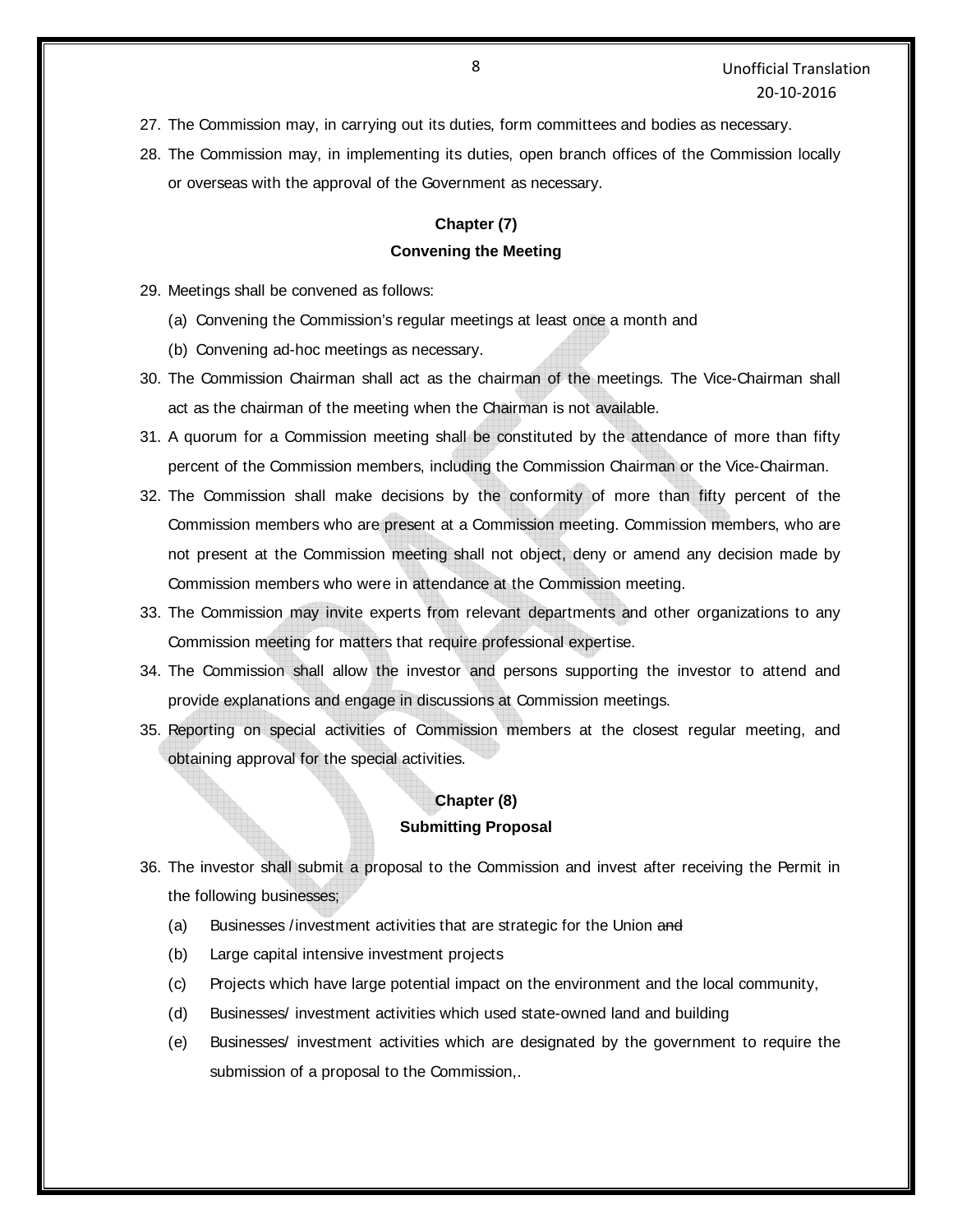#### **Chapter (9)**

#### **Endorsement Application Submission**

- 37. The investor is not required to submit a Proposal to the Commission except where it concerns investments stipulated under section 36. However, in order to enjoy the Rights to Use Land under Chapter (12) and Exemptions and Reliefs under sections 75,77 and 78 an Endorsement application must be submitted in the stipulated form to the Commission Office .
- 38. When submitting the Endorsement application, all approvals or licenses or permits or similar documents issued by the relevant organizations according to the type of business carried on by the investor, have to be attached.
- 39. The Commission may accept the Endorsement application submitted in accordance with section 37 if it is complete, and allow to resubmit the Endorsement application after corrections are made if it is not complete.

### **Chapter (10) Prescribing Investment Activities**

- 40. Investment includes the followings:
	- (a) Enterprise;
	- (b) moveable property, immovable property and related property rights, cash, pledges, mortgages and liens, machinery, equipment, spare-parts, and related tools;
	- (c) shares, stocks, and debentures of a company;
	- (d) intellectual property rights in accordance with applicable laws, including technical know-how, inventions, industrial designs, and trademarks;
	- (e) claims to money and to any performance under contract having a financial value;
	- (f) rights under contracts, including turnkey, construction, management, production or revenuesharing contracts; and
	- (g) assignable rights granted by relevant laws or contract including the rights of exploration, prospecting and extraction of natural resources;
- 41. The following investments shall be stipulated as prohibited investment:
	- (a) business/ investment activities which may bring or cause the hazardous or poisonous wastes into the Union;
	- (b) business/ investment activities which may bring technologies, medicines, flora and fauna and instruments which are still being tested abroad or which have not been obtained approvals for use, planting and cultivation except the investments which made for the purpose of research and development;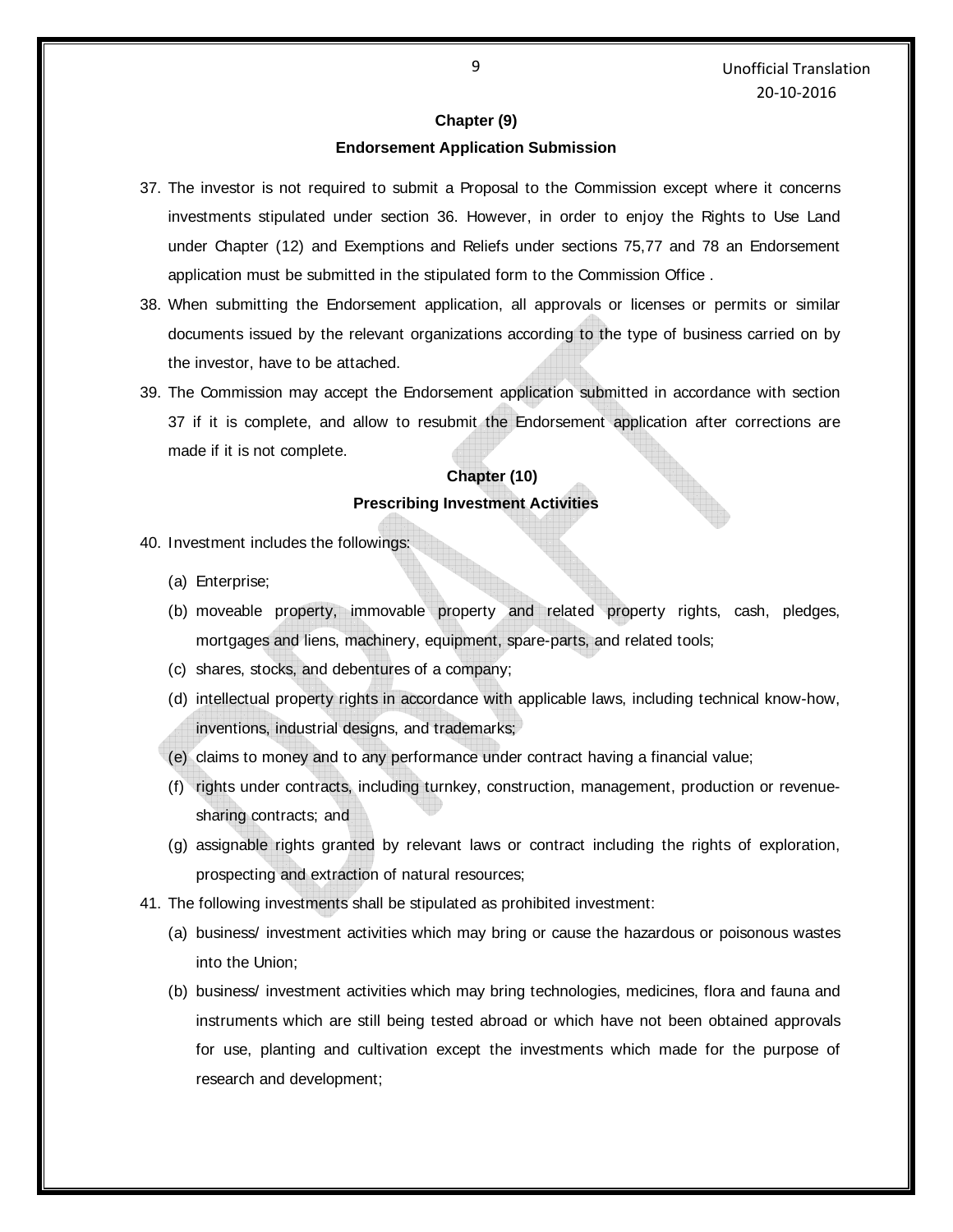- (c) business/ investment activities which may affect the traditional culture and customs of the racial groups within the Union;
- (d) business/ investment activities which may affect the public health
- (e) business/ investment activities which may cause significant damage to the natural environment and ecosystem; and
- (f) business/ investment activities which manufacture goods or provide services that are prohibited in accordance with applicable laws.
- 42. The following investment activities shall be stipulated as restricted investment:
	- (a) Investment activities allowed to carry out by Government only;
	- (b) Investment activities restricted to foreign investors;
	- (c) Investment activities allowed only in form of joint venture with a citizen owned entity or a citizen of Myanmar; and
	- (d) Investment activities permitted with the recommendation of the relevant ministries.
- 43. The Commission shall issue the notifications to inform the public of promoted sectors and restricted investment activities under section 42 with the approval of the Government.
- 44. The Commission shall amend the notification if investment activities under section 42 need to liberalize or amend or remove from time to time with the approval of Government.
- 45. In reviewing and revising in accordance with section 44, the Commission shall discuss with the private sector, governmental bodies, and governmental organizations in order to conform to international trade and investment agreements made by the Government.
- 46. The Commission shall, for the investment activities which may have a significant impact on security, economic condition, the environment, and national interest of the Union and its citizens, submit to the Pyidaungsu Hluttaw for approval through Government when the Commission prepares to issue Permit thereto.

### **Chapter (11) Treatment of Investors**

- 47. When dealing with the investors, the Government shall:
	- (a) accord to foreign investors and direct investments made by foreign investors, treatment no less favorable than that accorded to Myanmar citizen investors with respect to the expansion, management, operation, and the sale or other disposition of direct investments except stipulated in laws, rules and notifications;
	- (b) accord, in like circumstances, to a foreign investors and their direct investments from one country, treatment no less favorable than that accorded to another country's investors and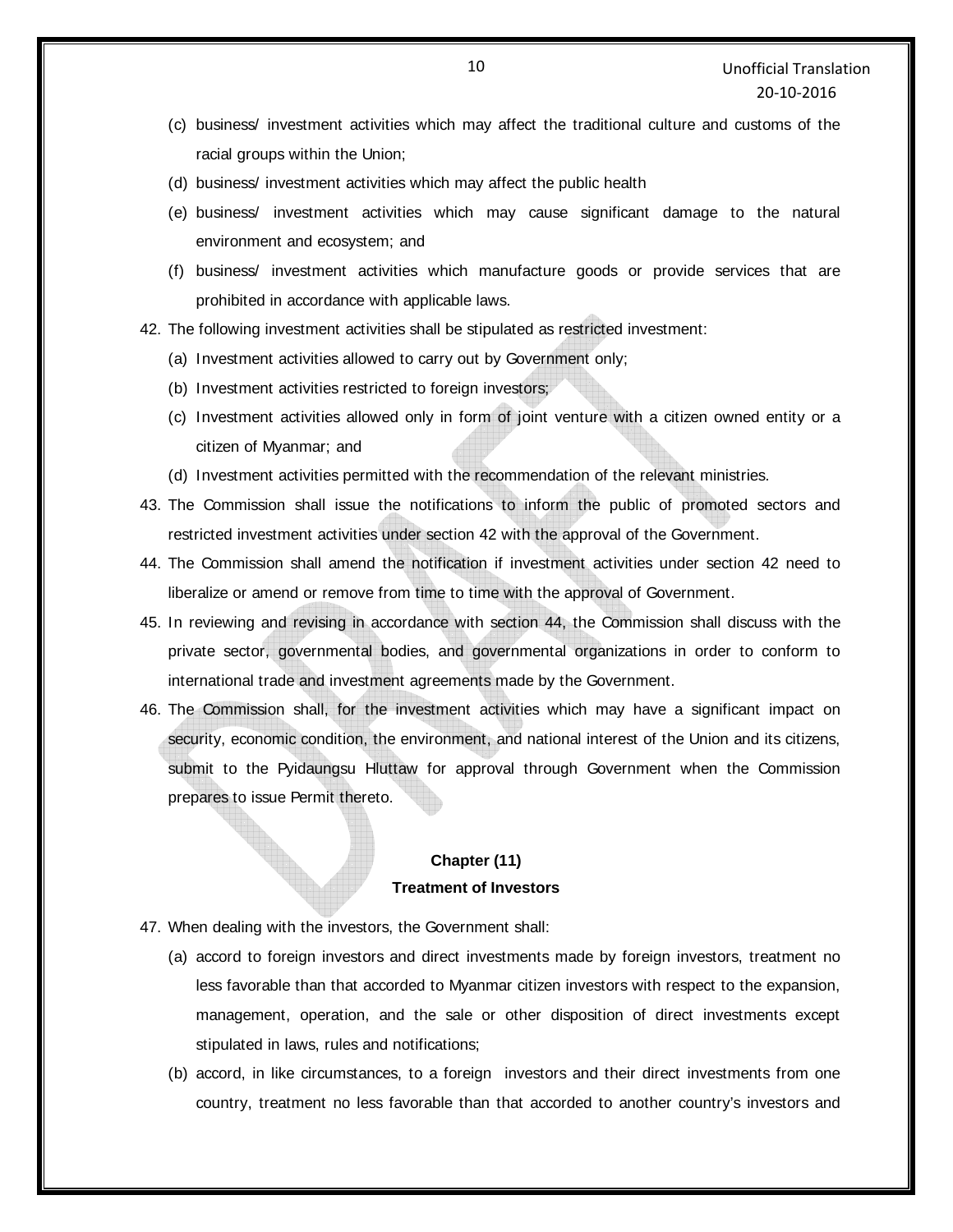their direct investments with respect to establishment, acquisition, expansion, management, operation, and the sale or other disposition of direct investments; and

- (c) The provision under sub-section (b) shall not be construed so as to oblige to foreign investors for the benefits of any treatment, preferences or privileges resulting from any:
	- 1) Custom Union, Free Trade Area, Economic Union and international agreements resulting in the creation of any Custom Union, Free Trade Area and Economic Union; and
	- 2) Favorable treatments to be accorded to investors and their investments included in international agreements, bilateral or regional or international agreements, agreements or arrangements between regional countries, favorable treatments to investors and their investments included in agreements or programs with other countries or arrangements relating wholly or partially to taxation.

48. The Government guarantees fair and equitable treatment in respect of the following:

- (a) The right to obtain relevant information on any Measures or decision which has a significant effect on an investor and its direct investment; and
- (b) The right to due process and the right to appeal on matters concerning an investor and its direct investments including any changes or similar measures to the terms and conditions under any license or Permit and Endorsement granted by the Government to the investor and its direct investment.

49. The provisions under this Chapter shall not affect the provisions under section 76.

# **Chapter (12) Rights to Use Land**

- 50. (a) An Investor who obtains Permit or Endorsement under this law has the right to obtain a longterm lease of land or building from private land or building owned by citizen, land or building managed by the government, land or building owned by the Government department, Government organization in accordance with stipulated form. Citizen investors may invest on their owned land or building, in accordance with relevant laws.
	- (b) Foreign investor may lease land or building up to an initial period of 50 years commencing on the date of receipt of the permit or endorsement from the Commission either from the Government or governmental organizations or from private land or building owners.
	- (c) After the expiry of the term permitted under sub-section (b), a consecutive period of 10 years and a further consecutive period of 10 years extension to the initial period of lease land or building may be obtained with the approval of the Commission.
	- (d) The investor shall register the lease agreement at the Registrar Office of Deeds and Assurances in accordance with the Registration Act.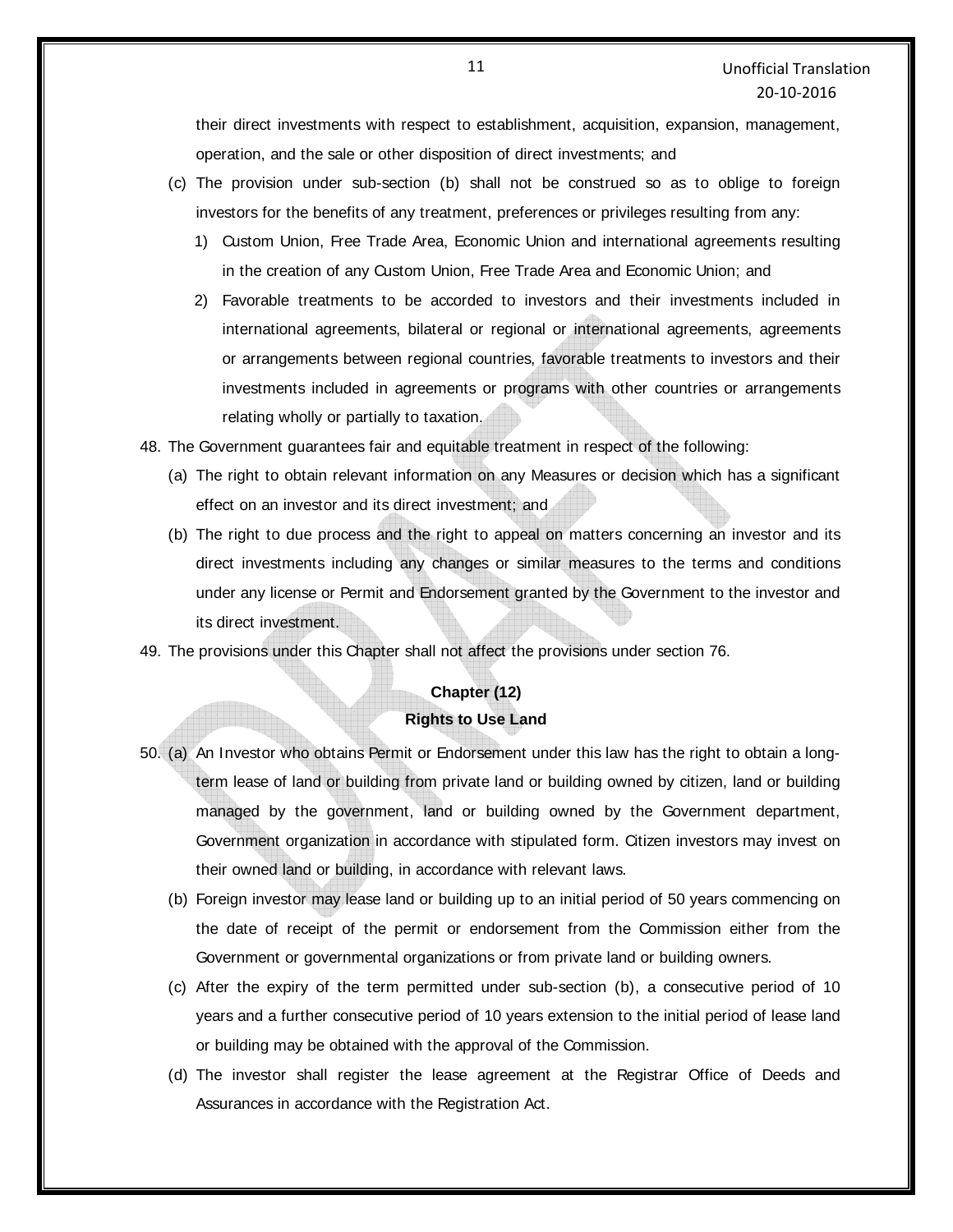- (e) The Government may grant more favorable terms and conditions for the lease of land and the rights to use of land by Myanmar citizen investors.
- (f) The Commission shall, for the purpose of the development of the entire Union with the approval of Pyidaungsu Hluttaw submitted through the Government, grant a longer period for the rights to lease land or building and the rights to use land under this Law, to investors who invest in least developed and remote region.

## **Chapter (13) Employment of Staff and Workers**

- 51. The investor:
	- (a) may appoint a qualified person of any citizenship in the investor's investment within the Union as senior manager, technical and operational expert, and advisor in accordance with applicable laws;
	- (b) shall arrange to provide capacity building programs in order to be able to appoint citizens to positions of management, technical and operational experts, and advisors;
	- (c) shall appoint only citizens for the works which does not require skill;
	- (d) shall appoint skilled citizen and foreign workers, technicians, and staff by signing an employment contract between employer and employee in accordance with the existing labor laws and rules;
	- (e) shall ensure the entitlements and rights contained in applicable labor laws and rules including minimum wages and salary, leave, holiday, overtime fee, damages, workman's compensation, social welfare, and other insurance relating to workers by stipulating the rights and duties of employers and employees and other employment terms and conditions contained in the employment contract; and
	- (f) shall settle disputes arising amongst employers, amongst workers, between employers and workers, between workers and technicians or staff in accordance with applicable laws.

## **Chapter (14) Investment Guarantee**

- 52. The Government guarantees not to nationalize of any investment carried out in accordance with the law. Except under the following conditions the government guarantees not to take any measures which expropriate indirectly expropriate or effect a result in the termination of an investment :
	- (a) Necessary for the public interest;
	- (b) in a non-discriminatory manner;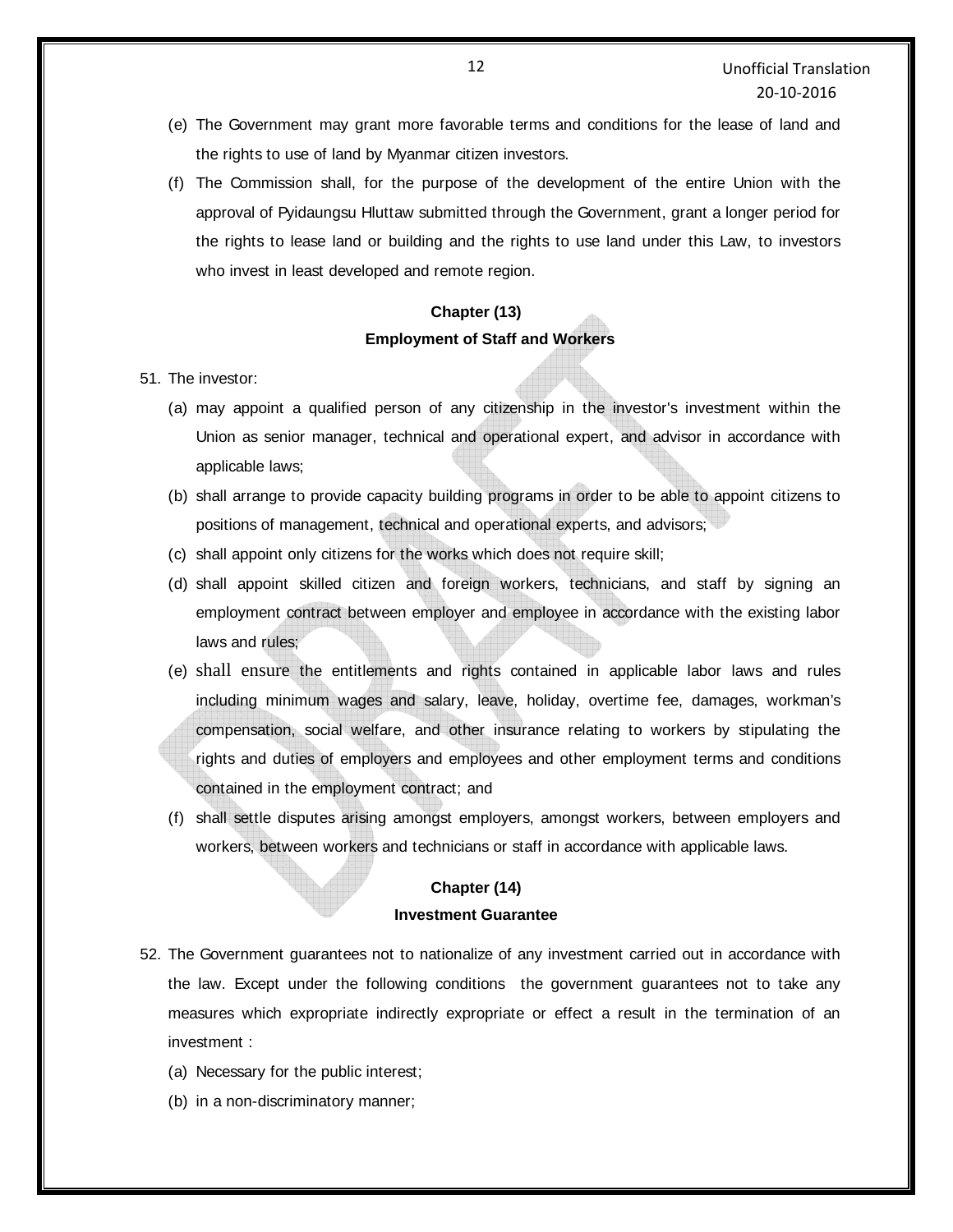- (c) in accordance with applicable laws
- (d) upon payment of prompt, fair and adequate, compensation; and
- 53. When determining a fair and adequate compensation, the amount to be considered shall be the market value at the time of expropriation and the amount shall be equivalent to the market value of the expropriated investment. However, determination of the compensation amount shall also be based on a fair consideration of public interest as well as the private investor's interests, and shall take into account the investment's present and past conditions, the reason for expropriation of the business or property, the fair market value of the investment, the purpose of expropriating the business or property, the profits acquired by the investor during the term of investment, and also the duration of the investment.
- 54. Non-discriminatory measures of general application which governments normally take for the purposes of regulating economic or social activity in their authority including without limit the provisions enumerated in Chapter (21) and Chapter (22) are not precluded by this chapter.
- 55. If an investor asserts that a measure or series of measures undertaken under section amounts to an indirect expropriation and to be in breach of the conditions under section 52, the Government shall conduct a case-by-case and fact-based inquiry that takes into consideration the following factors:
	- (a) Whether the action creates an intentional adverse effect on the economic value of an investment;
	- (b) Whether the action breaches the Union Government's prior binding written commitment, contract, license, or other legal documents issued in favor of the investor; and
	- (c) Whether the government action, including the objective contained in section 52 (a), is consistent or not to the public interest.

### **Chapter (15) Transfer of Funds**

- 56. Foreign Investors may allow to transfer the following funds relating to the investments made under this law:
	- (a) contribution to capital, subject to Central Bank of Myanmar capital account rules;
	- (b) profits, capital gains, dividends, royalties, copyright fees, license fees, technical assistance and management fees, shares and other current income in connection with any investment under this Law;
	- (c) proceeds from the total or partial sale or liquidation of an investment or property owned in connection with an investment;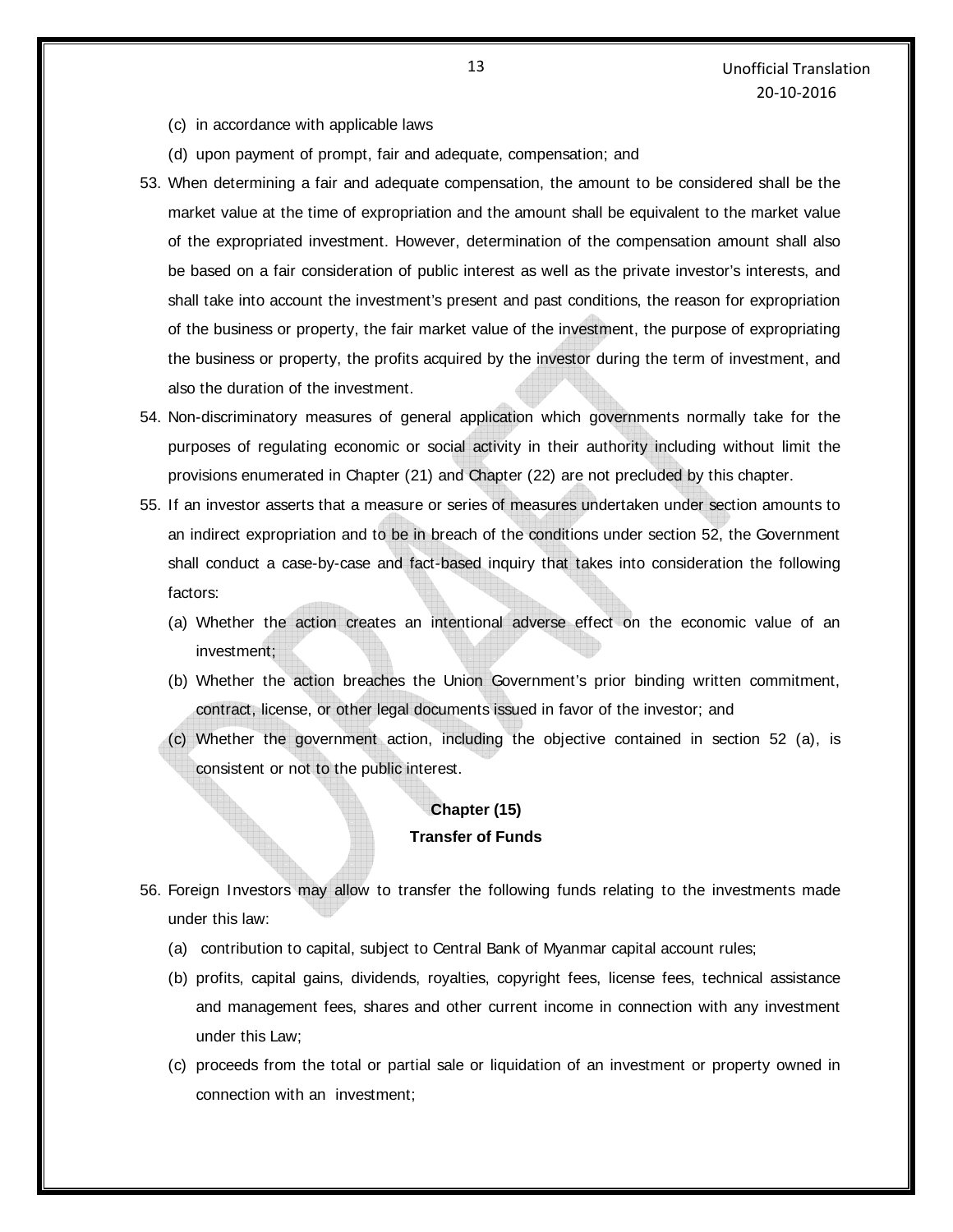- (d) payments made under a contract, including a loan agreement;
- (e) awards resulting from any settlement of investment disputes;
- (f) compensation or other payments made pursuant to investment or expropriation; and
- (g) earnings and other remuneration of expatriate personnel legally employed in the Union.
- 57. Transferring or receiving of loans shall be in accordance with the stipulated regulations and with the approval of the Central Bank of Myanmar.
- 58. Myanmar citizen investors are allowed to transfer the following funds in connection with the investments made under this law, freely and without delay:
	- (a) royalties, license fees, technical assistance, management fees, which are payable to a foreign investor, and interest payments to any outside organization;
	- (b) payments made under contracts including loan agreements and insurance claims;
	- (c) payments resulting from a settlement of any dispute including awards, arbitration or any agreement on payment that the Myanmar citizen has made.
- 59. Any transfer of funds shall be allowed only after all tax obligations relevant to the intended transfer amount have been met in accordance with stipulated tax laws.
- 60. After having paid the taxes by complying with tax obligations contained in the Income Tax Law, expatriate personnel with legal work permits shall be permitted to make remittances abroad without any further deduction, through banks with authorized foreign exchange dealer license established in the Union.
- 61. In respect of monetary transfers made by foreign investors pursuant to the provisions under section 56, which are within the classification of capital accounts or current accounts under the Foreign Exchange Management Law, such transfers may be made through banks with authorized foreign exchange dealer license legally established in the Union, in freely usable currencies at the prevailing of exchange.
- 62. The Government may prevent or delay a transfer of funds by any of the following circumstances relating to :
	- (a) insolvency, or the protection of the rights of creditors;
	- (b) criminal or penal offences and the recovery of proceeds of crime;
	- (c) financial reporting or record keeping of transfers when necessary to assist law enforcement or financial regulatory authorities;
	- (d) ensuring compliance with orders or judgments in judicial or administrative proceedings;
	- (e) taxation;
	- (f) social security, public retirement, or compulsory savings schemes; and
	- (g) severance entitlements of employees.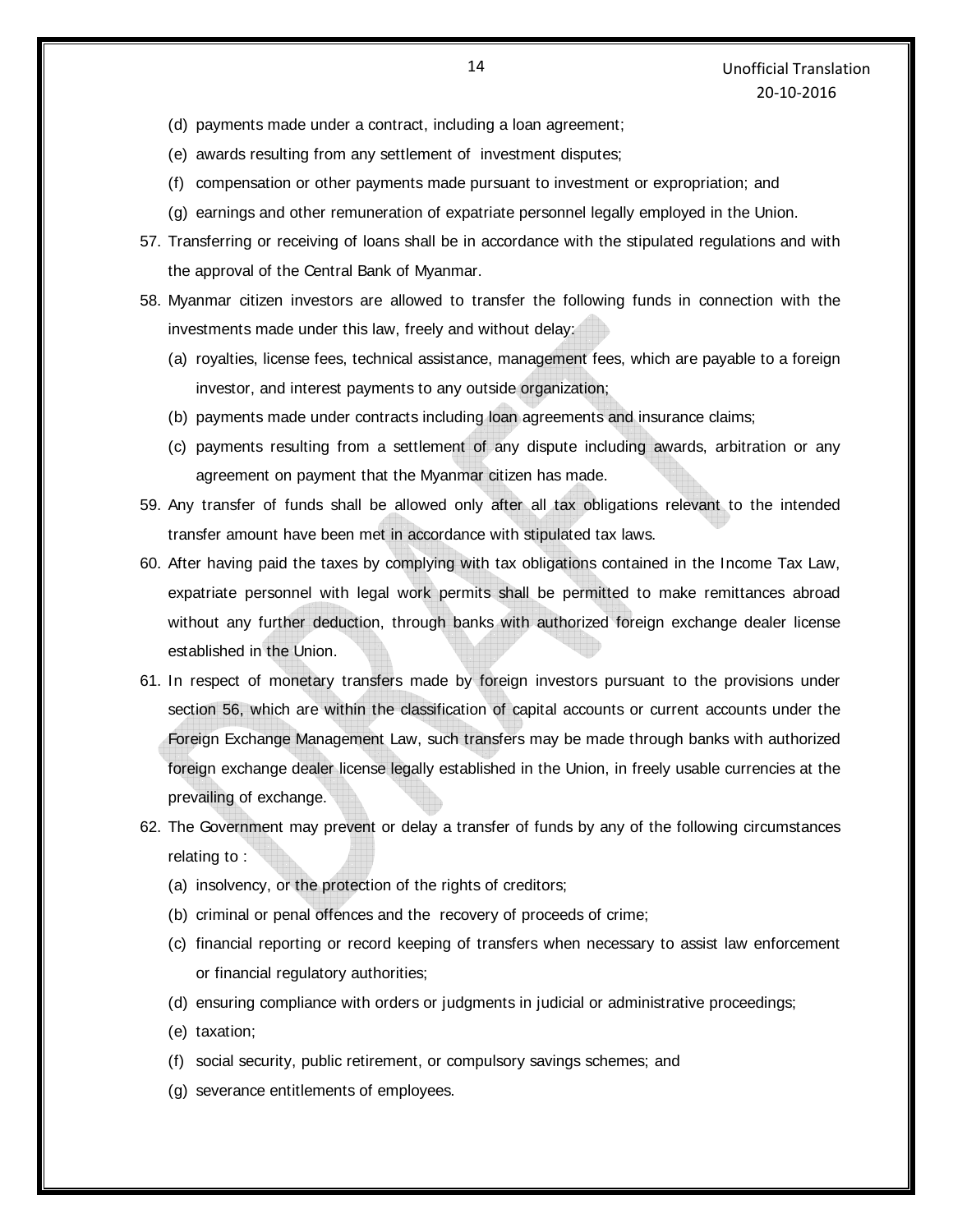- 63. The Government shall allow the transfer from abroad of capital for expenditures and of foreign loans used by investors and for their investments within the Union, in accordance with applicable laws.
- 64. In the event of serious balance-of-payments and/or external financial difficulties, the Union Government may adopt or maintain restrictions on payments or transfers related to investments which are consistent with the Foreign Exchange Management Law and other international obligations.

## **Chapter (16) Responsibilities of Investors**

- 65. The Investor
	- (a) shall respect and comply with the customs, traditions and culture of the national races in the Union;
	- (b) shall establish and register a company or sole proprietorship or legal entities or branches under the applicable laws in order to invest;
	- (c) shall abide by the rules and stipulations of special licenses, permits, and business operation certificates issued to them, including the rules, procedures, notifications, orders and directives issued under applicable laws and this law ,terms and conditions of contract and tax obligations;
	- (d) shall carry out in accordance with the stipulations of department concerned if it is required by the nature of business or other need to obtain any license or permit from the relevant Union Ministries, governmental bodies and organizations, or to carry out registration;
	- (e) shall immediately inform to the Commission if natural mineral resources or antique objects and treasure trove, which are not related to the permitted business and not included in original contracts, are found above and under the land on which the investor is entitled to lease or use. If the Commission allows shall continue to carry out business on such land, and carry out the business at the substituted place which is selected and submitted by the investor if not applicable;
	- (f) shall not make any significant alteration of topography or elevation of the land on which he is entitled to lease or has rights to use, without the approval of the Commission;
	- (g) shall in relation to the investment business, abide by applicable laws, rules, procedures and best standards practiced internationally so as not to cause damage, pollution, loss to the natural and social environment and not to cause damage to cultural heritage;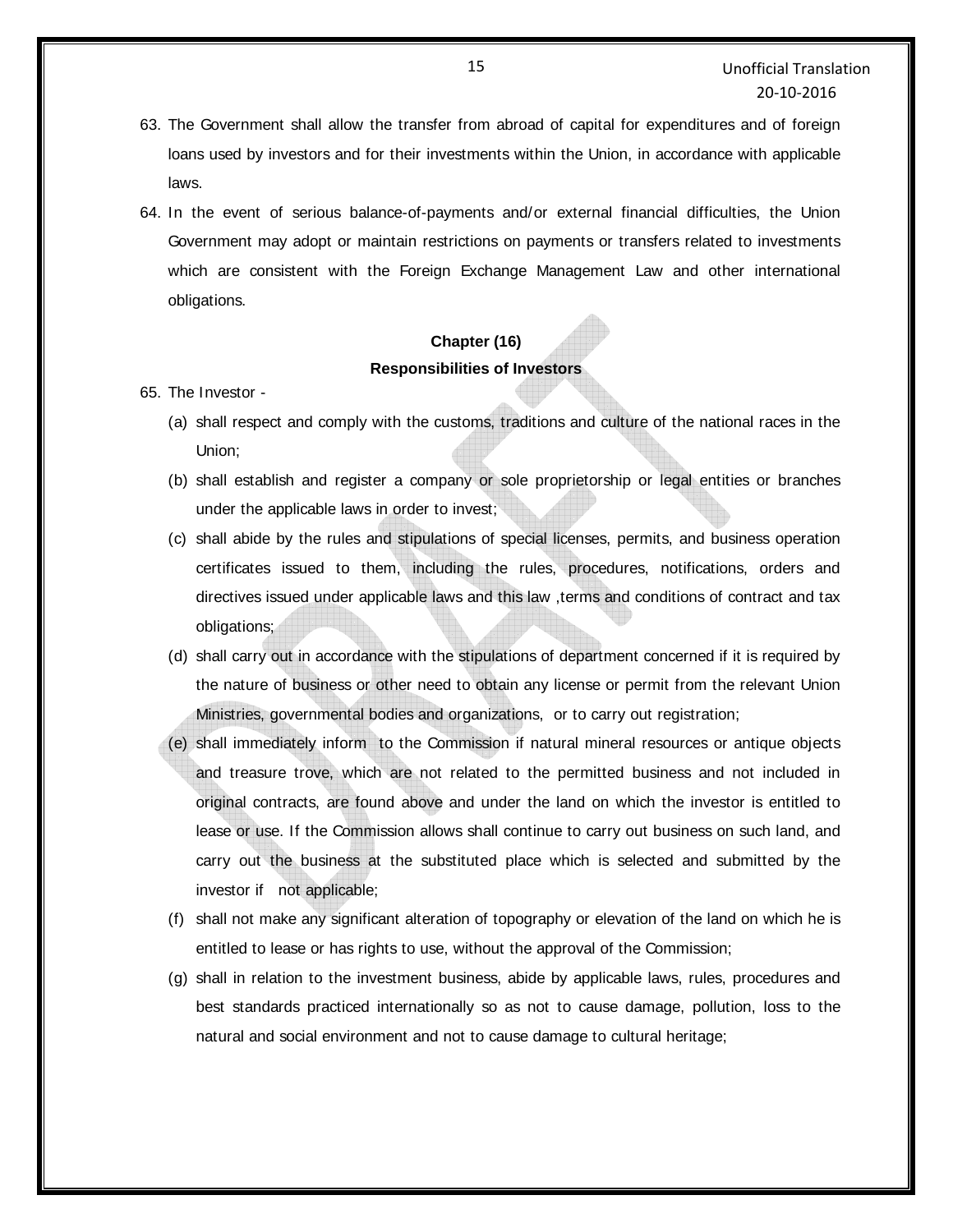- (h) shall prepare and keep proper records of books of account and annual financial statement, and necessary financial matters relating to the investments which are performed by permit or endorsement in accordance with internationally and locally recognized accounting standards;
- (i) shall discontinue the business only after payment of compensation to employees in accordance with applicable laws for any breach of employment contracts, closure of investment, sale and transfer of investment, discontinuation of investment, or reduction of workforce;
- (j) shall pay wages and salaries to employees in accordance with applicable laws, rules, procedures and directives during the period of suspension of business for a concrete reason;
- (k) shall pay compensation and indemnification in accordance with applicable laws to the relevant employee or his/her successor for injury, disability, disease and death due to the work;
- (l) shall supervise foreign experts, supervisors and their families, who employ in investment, to abide by applicable laws, rules, orders and directives, and the customs and traditions of Myanmar;
- (m) shall respect and comply with existing labor laws;
- (n) shall have the right to sue and be sued in accordance with laws;
- (o) shall pay effective compensation for loss incurred to victim, if the investor causes damage to the natural environment and causes socioeconomic losses, such as that caused by logging or extraction of natural resources, which are not related to the scope of the permitted investment, except from carrying out the activities which are required to conduct investment which includes in a Permit or an Endorsement.
- (p) If the investor received the prior notice for inspection from Commission, investor shall allow the Commission to inspect in any places related with the investment.
- (q) The investments which need to obtain prior approval under the environmental conservation law and the procedures, shall take permit or endorsement of Commission before undertaking the assessment. Such Investments which obtained permit or endorsement, shall report environmental and social impact assessment to the Commission along the period in which the activities of the investments.
- 66. The Commission may administer the investments including continuing to conduct or suspension depending on the analysis under section 65 (q).
- 67. The investors shall fulfill and comply with all responsibilities prescribed under section 65 from the date this Law comes into effect.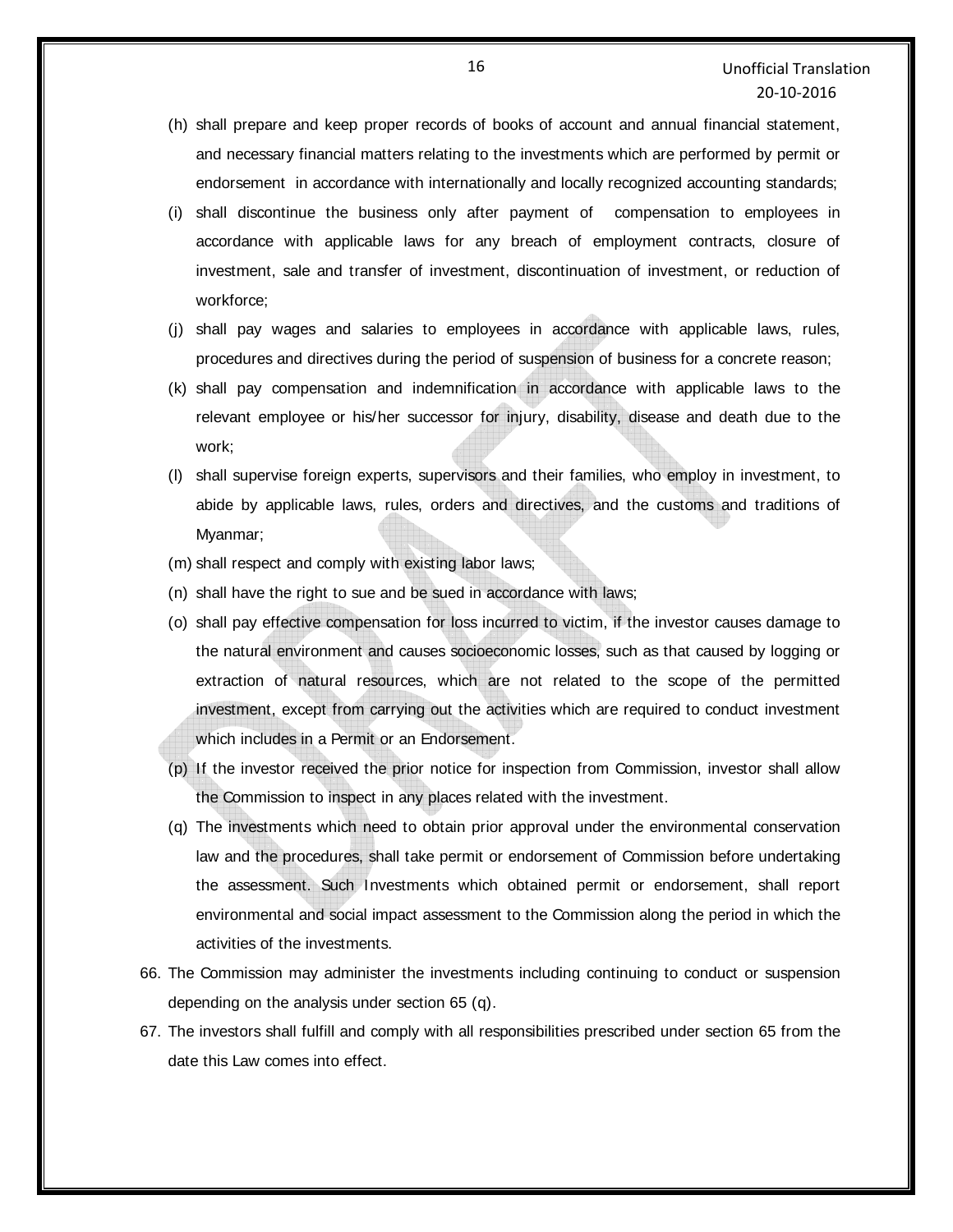- 68. If the investor discontinues the investment before the expiry of permitted period, the investor shall, in selling, re-exporting and managing all machineries, equipment, motor vehicles and all other articles imported from abroad with relevant tax exemption or relief or both, repay the tax exemption or relief or both that it enjoyed during importation in accordance with the Commission's approval.
- 69. After securing a Permit or an Endorsement from the Commission, the investor shall execute and sign necessary contracts with the relevant government body or government organization, and conduct its investments.
- 70. The permission of the Commission must be secured for any extension and amendment of the contracts mentioned in section 69.
- 71. In conducting its investment business, the investor must carry out health assessment, cultural heritage impact assessment, environmental impact assessment and social impact assessment relevant to its business sector in accordance with relevant laws, rules, regulations and procedures.
- 72. All businesses which have secured a Permit or an Endorsement, must give notice to the Commission of any sub-lease, mortgage and transfer of shares and its business that occur during the investment period.

#### **Chapter (17)**

#### **Insurance**

73. The investor shall obtain all types of insurance prescribing in rules at any insurance enterprise which is entitled to carry out insurance activities within the Union.

# **Chapter (18) Exemptions and Reliefs**

- 74. For the purpose of supporting the country's development by allowing investment in sectors which need to be developed, and for the proportionate development of Regions and States, the Commission shall scrutinize and may grant one or more tax exemption or relief if the investor applies for such exemption or relief.
- 75. (a) With respect to the income tax exemption, the Commission will issue a notification with the approval of the Union Government to designate as Zone (1), the regions that are leastdeveloped, and as Zone (2), the regions that are moderately developed, and as Zone (3), the regions that are adequately developed, and income tax exemption may be granted to investment businesses in Zone (1) for a period of 7 consecutive years including the year of commencement of the business, investment businesses in Zone (2) for a period of 5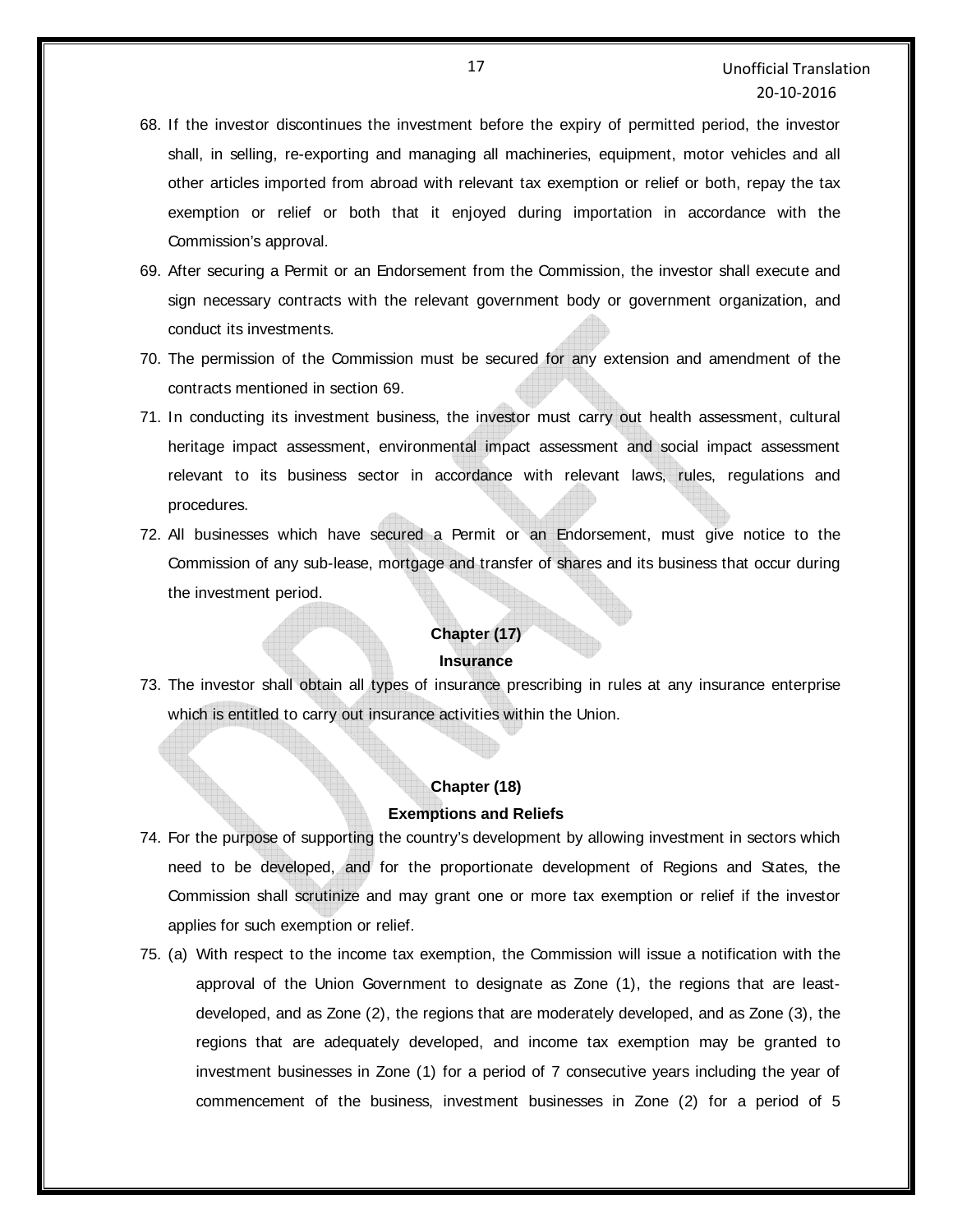consecutive years including the year of commencement the business, and investment businesses in Zone (3) for a period of 3 consecutive years including the year of commencement of the business.

- (b) With the approval of the Union Government, the Commission may change the designation of the zones from time to time depending on the development of the respective region.
- (c) Income tax exemptions shall be only granted for sectors which the Commission has specified under a notification as sectors for the promotion of investments.
- 76. In addition to the provisions under Chapter (11) of Treatment of Investors, the Government may undertake subsidies, funding, capacity building and training to Myanmar citizen investors and citizen-owned small and medium-sized enterprises. The Government may also allow more favorable exemptions and reliefs for the locations where Myanmar citizen-owned businesses are operated or other economic activities.
- 77. The Commission may scrutinize and grant the following exemptions or reliefs from customs duties and other internal taxes to the investor if applied.
	- (a) exemptions or reliefs from customs duties or other internal taxes or both on machineries, equipments, instruments, machinery components, spare parts, construction materials not available locally, and materials used in the business, which are imported as they are actually required, during the construction period or during the preparatory period of the investment business;
	- (b) exemptions or reliefs from the customs duties or other internal taxes or both on the importation of the raw materials and partially manufactured goods conducted by an exportoriented investment business for the purposes of the manufacture of products for export;
	- (c) reimbursement of customs duties or other internal taxes or both on imported raw materials and partially manufactured goods which are used to manufacture products for export; and
	- (d) if the volume of investment is increased with the approval of the Commission and the original investment business is expanded during the permitted period of investment, exemption or relief from the customs duty or other internal taxes or both on machineries, equipment, instruments, machinery components, spare parts, materials used in the business, and construction materials not available locally, which are imported as they are actually required for use in the business which is being expanded as such.
- 78. The Commission may scrutinize and grant the following exemptions and relief as necessary to the investor if applied.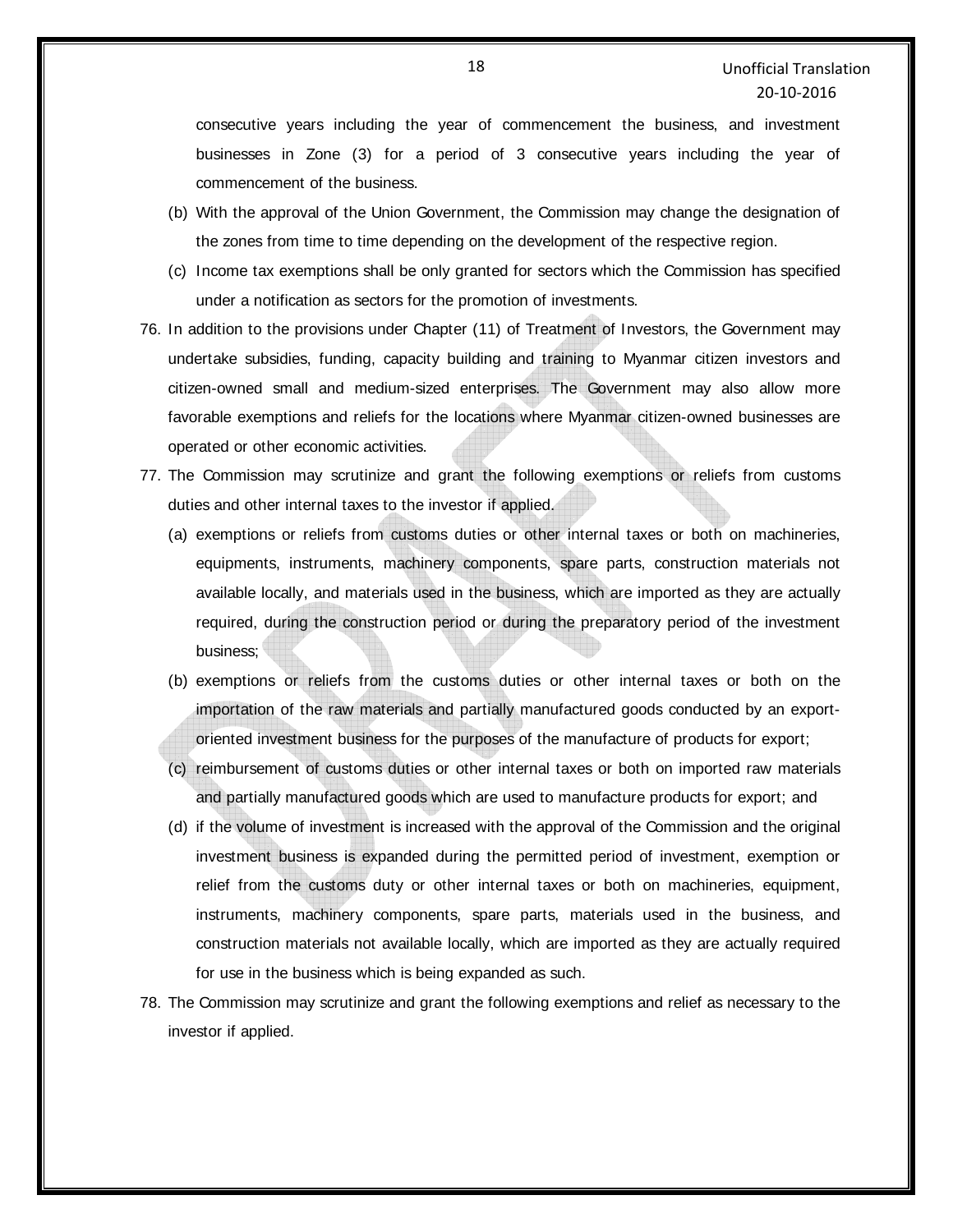- (a) Exemption or relief from income tax if the profit obtained from the investment business that has secured a Permit or Endorsement is reinvested in such investment business or in any similar type of investment business within one year.
- (b) Right to deduct depreciation for the purpose of income tax assessment, after computing such depreciation from the year of commencement of commercial operation based on a depreciation rate which is less than the stipulated lifetime of the machinery, equipment, building or capital assets used in the investment.
- (c) Right to deduct expenses from assessable income, incurred for the research and development relating to the investment activities / business which is actually required for the economic development of the Union and carried out within the Union.
- 79. The foreign investors have to pay income tax on their income at the rates applicable to the citizens residing within the Union.
- 80. Apart from the aforementioned exemptions and reliefs under section 75, 77 and 78, other tax related matters shall be carried out in accordance with relevant tax laws.
- 81. The exemptions and relief under section 75, 77, 78 and 80 shall not be applicable to businesses operating in special economic zones.

### **Chapter (19)**

#### **Settlement of dispute**

- 82. In effectively implementing this Law, the Commission shall establish and manage a grievance mechanism to allow in order to inquire and resolve issues before they become legal disputes and to prevent the occurrence of disputes.
- 83. Before any investment dispute between the investor and the Union or between the investors is brought to any court or arbitral tribunal, all parties involved in the dispute shall make appropriate attempts to settle the disputes amicably.
- 84. If investment disputes are not able to be settled amicably:
	- (a) If the dispute settlement mechanism is not stipulated in the relevant agreement, it shall be complied and settled in court or arbitral tribunal in accord with the applicable laws.
	- (b) It shall be complied and settled in accord with the dispute settlement mechanism if it is stipulated in the relevant agreement.

## **Chapter (20) Administrative Penalties**

85. The Commission: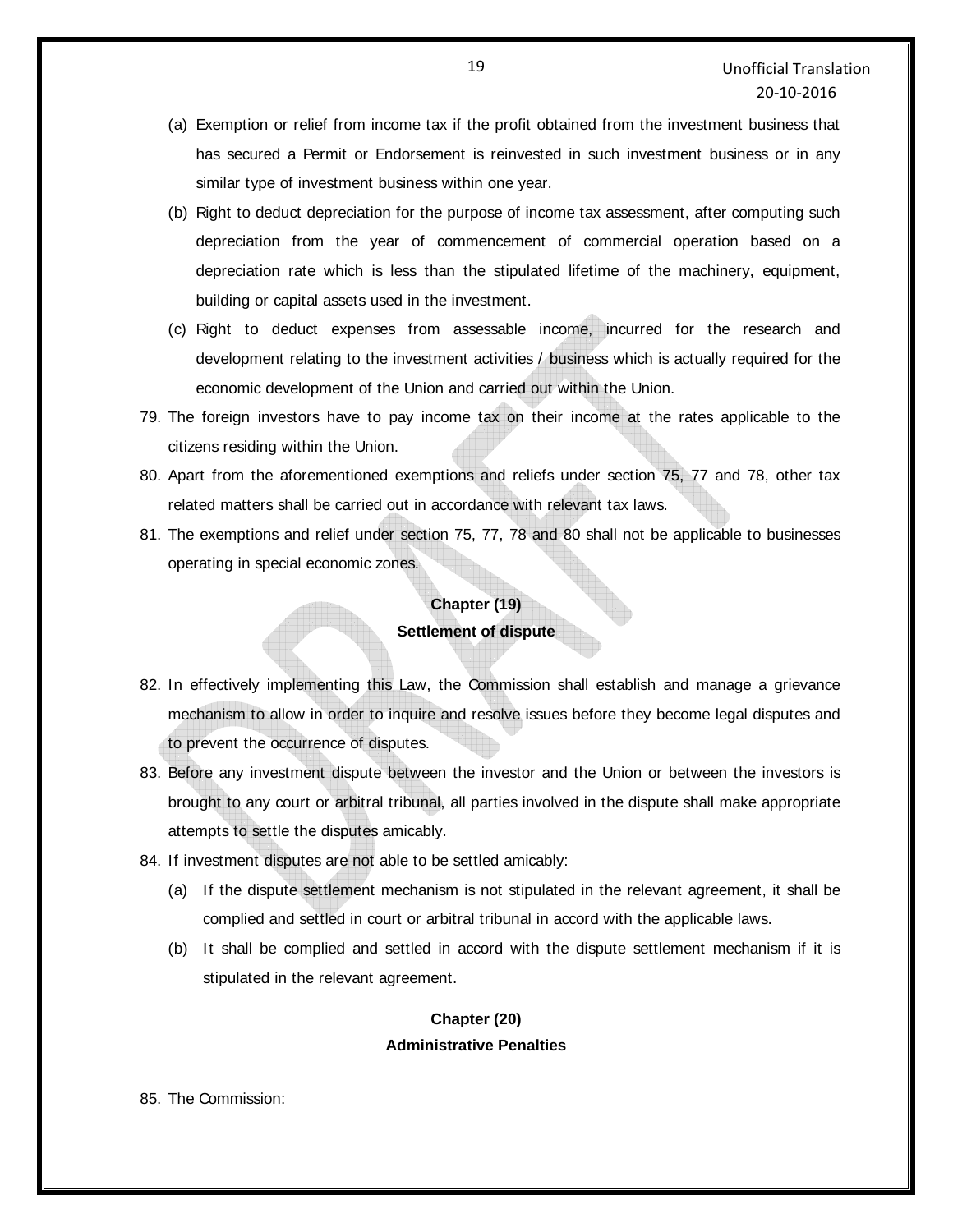- (a) may impose one or more of the following administrative penalties against an investor which violates any of the rules, regulations, procedures, notifications, orders, directives, or terms and conditions contained in the Permit or Endorsement:
	- 1) Censure;
	- 2) Temporary suspension of business
	- 3) Temporary suspension of tax exemption and reliefs
	- 4) Revocation of the Permit or Endorsement;
	- 5) Listing the business in a blacklist for which no Permit or Endorsement shall be granted in the future.
- (b) shall notify the investor of the administrative penalties prior according to sub section (a). The investor has the right to question in writing of the administrative penalties.
- (c) When an administrative penalty is imposed under sub-section (a), the reason for imposing such penalty shall be stated together with the decision.
- 86. (a) The investor shall have the right to apply to the government in accordance with the stipulations if the investor is not satisfied with any decision made by the commission under section 85 within 60 days of the decision
	- (b) The government may amend, reject or approve the commission's decision
	- (c) The government's decision shall be final
- 87. An investor shall be prosecuted in accordance with the criminal procedure if there is sound evidence as to dishonestly submitting false information or concealment of information when submitting any proposal, accounts, evidence of contracts, financial and evidence of employment to the Commission, relevant Ministry, or any government body or organization.
- 88. If an investor fails to comply with any provisions of this law or violate any prohibitions for investment in any business stipulated under section 41, he/she shall be prosecuted in accordance with this Law and other applicable laws if necessary.

## **Chapter (21) Exceptions**

- 89. Nothing in this Law shall be construed to prevent the Government from adopting or maintaining reasonable non-discriminatory Measures for prudential reasons, such as:-
	- (a) necessary to protect public morals or to maintain public order;
	- (b) necessary to protect lifespan or health of human, animals, or plants;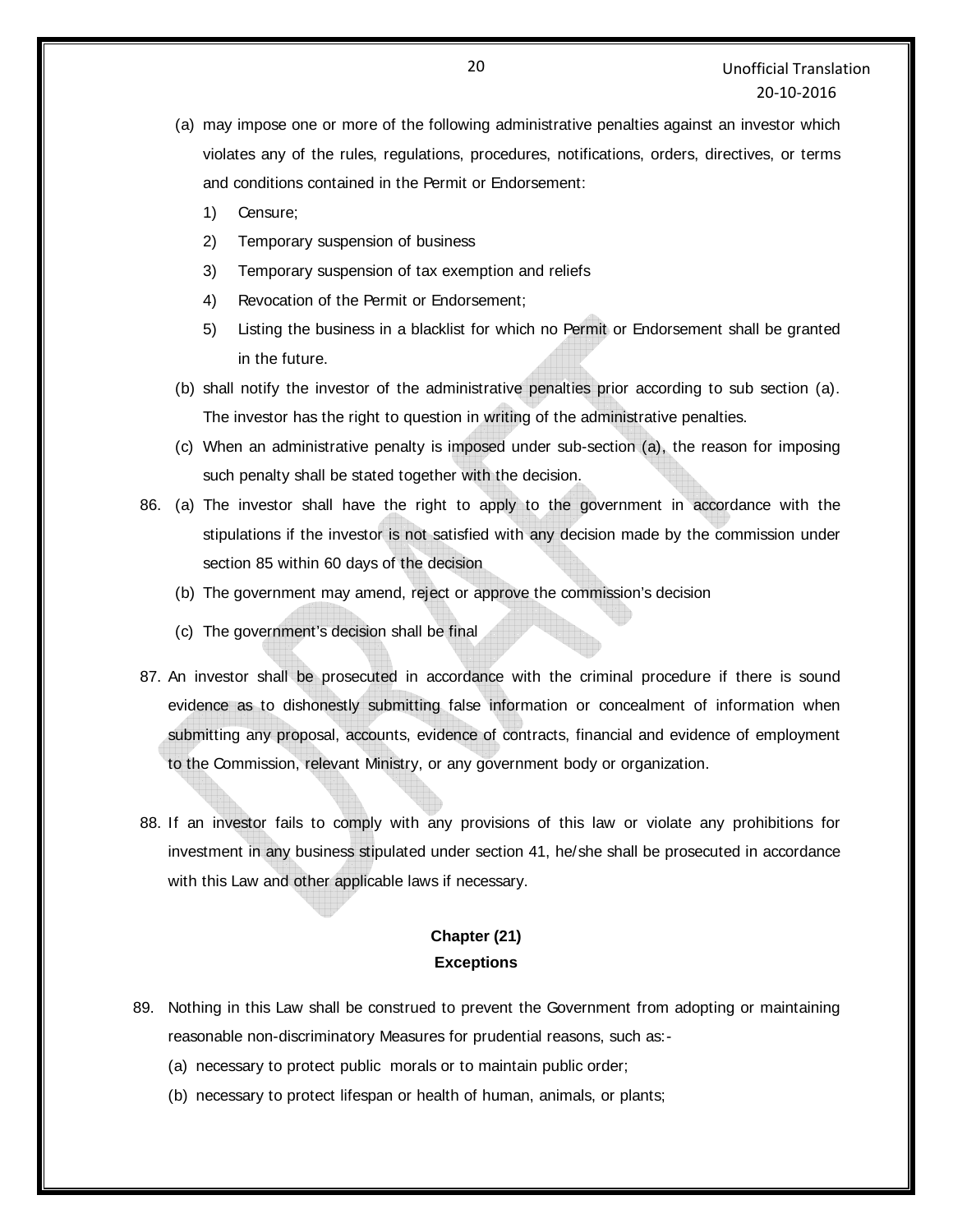- (c) the protection of investors, depositors, financial market participants, policyholders, policyclaimants, or persons to whom a fiduciary duty is owed by a financial institution
- (d) ensuring the safety, soundness and stability of financial institutions;
- (e) ensuring the integrity and stability of the Union's financial system.
- (f) aiming to ensure fair and effective assessment or taxation relevant to investors;
- (g) protection of artistic, historical or ancient national treasures or heritage; and
- (h) preservation natural resources not to be damaged by domestic production or consumption.

# **Chapter (22) Security Exception**

- 90. (a) Nothing in this Law shall be construed to prohibit the Government from adopting or enforcing necessary Measures for the protection of its essential security interests.
	- (b) The provisions under this Law shall not prevent any of the following actions necessary for the Government to protect important security interests including but not limited to:
		- 1) action relating to the traffic in arms, ammunition and to such traffic in other goods and materials as is carried on directly or indirectly for the purpose of supplying military or other security forces;
		- 2) action taken in time of war or other emergency in international relations.

#### **Chapter (23)**

#### **Miscellaneous**

- 91. If any provision of this Law is contrary to any matter provided for in the international treaties and agreements adopted by the Republic of the Union of Myanmar, the provisions contained in the international treaties and agreement shall be abided by for such contradictory provision.
- 92. After the enactment of this Law, and within the period before prescribing the necessary procedures, the rules issued under the Foreign Investment Law (PyidaungsuHluttaw Law No. 21/2012) may continue to be observed if it is not contrary with this Law.
- 93. Any investment approval granted by the Commission in accordance with the Union of Myanmar Foreign Investment Law (The State Law and Order Restoration Council Law No. 10/1988) or the Foreign Investment Law (2012, PyidaungsuHluttaw Law No. 21) or the Myanmar Citizens Investment Law (2013, PyidaungsuHluttaw Law No.18) shall continue to be effective till the prescribed expiration of the permit.
- 94. Notwithstanding anything contained in any other law, matters relating to any provision covered by this Law shall be carried out in accordance with this Law.